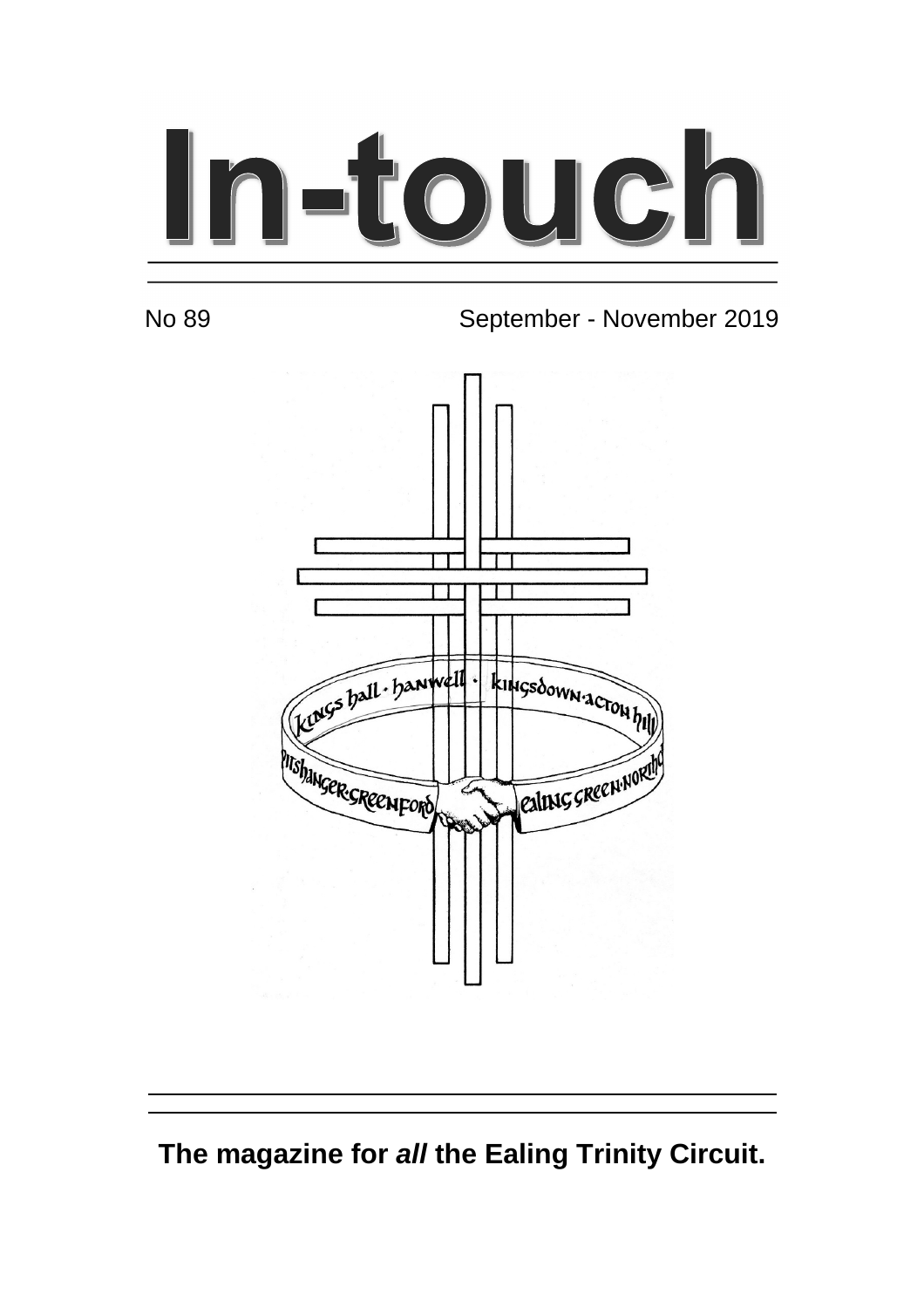# IN THIS ISSUE

|                                                          | Page |  |
|----------------------------------------------------------|------|--|
| From the Superintendent                                  | 3    |  |
| <b>Giving Thanks</b>                                     |      |  |
| "So What's the Story?"                                   |      |  |
| 5<br><b>Conference Business Digest</b>                   |      |  |
| FoodBank News from Ealing Green Church Rev Sue Male      | 9    |  |
| The Welshore Community Hub Christina Tom-Johnson         | 11   |  |
| Ealing Trinity 21 <sup>st</sup> Anniversary Garden Party | 14   |  |
| The Turning Rev Yemi Jaiyesimi                           |      |  |
| A Question of Race Gerald Barton, Editor                 | 16   |  |
| International Evening at Greenford                       | 19   |  |
| Forthcoming Events Around the Circuit                    | 20   |  |

#### **Circuit website: www.ealingtrinity.org.uk**

Front Cover designed by Marion Narain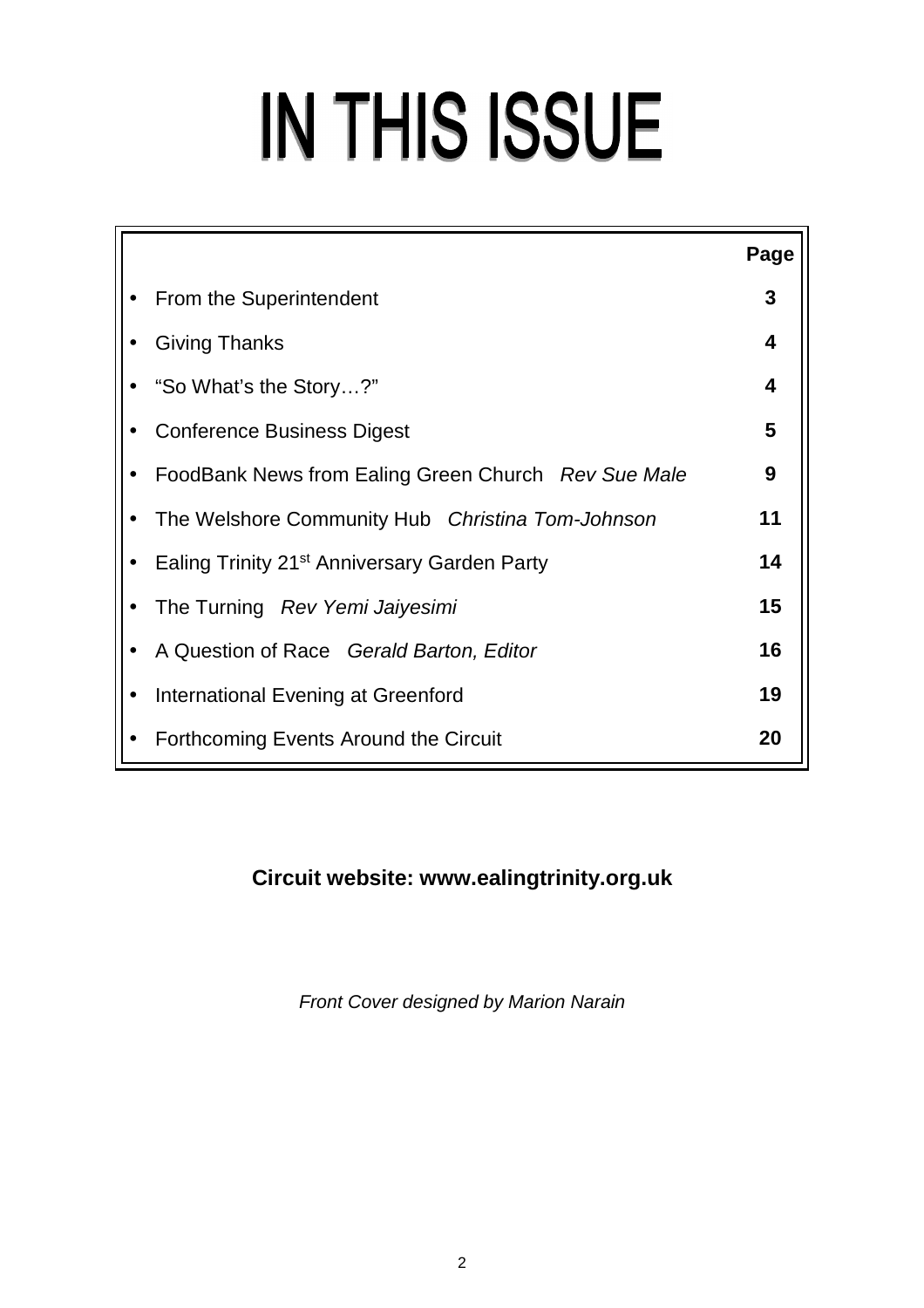# **From the Superintendent**

Dear Friends,

Happy 21st Birthday!

This September marks the 21st birthday of the Ealing Trinity Circuit. Over the last 21 years you have collectively welcomed people into our churches, worshipped on Sundays and beyond. You have helped people to survive food poverty through the food banks and given shelter through nightshelters. You have helped young people grow and be challenged through Junior Churches, Sunday Schools and by supporting our uniformed organisations. You have supported older people through tea clubs, strength and balance classes and the Live at Home Scheme. You have welcomed and cared for people through life's highs and lows at funerals and baptisms, through healing services and prayer and conversation. I can't count the number of flowers that have been arranged in our churches, the hours of prayer, the hours of music played and sung or the acres of floors cleaned. For all this and so much more we give thanks to God.

On Saturday 7th September we will have a party to celebrate at the Elers Road manse. It would be great to see you all there. I'll provide a light afternoon tea and children's activities. It would be great if you would bring photos of the life of the Circuit over the past 21 years - has anyone got a photo of the opening service? If you'd like to write the story of a memory of the Circuit, something you're particularly thankful for, then please send it to me or the Circuit Office and we'll collect them together and publish them.

If you're coming to the party, and I hope you are, please do remember to bring some money to donate to the Circuit's Christian Aid appeal. If you haven't heard about this yet, we're collecting for projects providing education and support in Iraq and Lebanon. For every £1 we raise Christian Aid will be given another £6. So if we raise £5,000 they will receive £35,000. If you haven't been involved in the fund raising yet please talk to your minister and join in.

As we start our next 21 years, I ask you to think and pray about your continued discipleship and commitment. All we have achieved as a Circuit has come through God's grace and through the actions of the members of our churches. What is God calling you to do? Are you called to join a Bible Study, to pray through the week, to lead the church or the Circuit as a steward, to listen to people's stories at foodbanks, cafés and in pubs? There are so many ways you can be involved. God continues to call you to grow as God's people and to work for God's Kingdom. How will you answer the call?

With love and prayers,

Rachel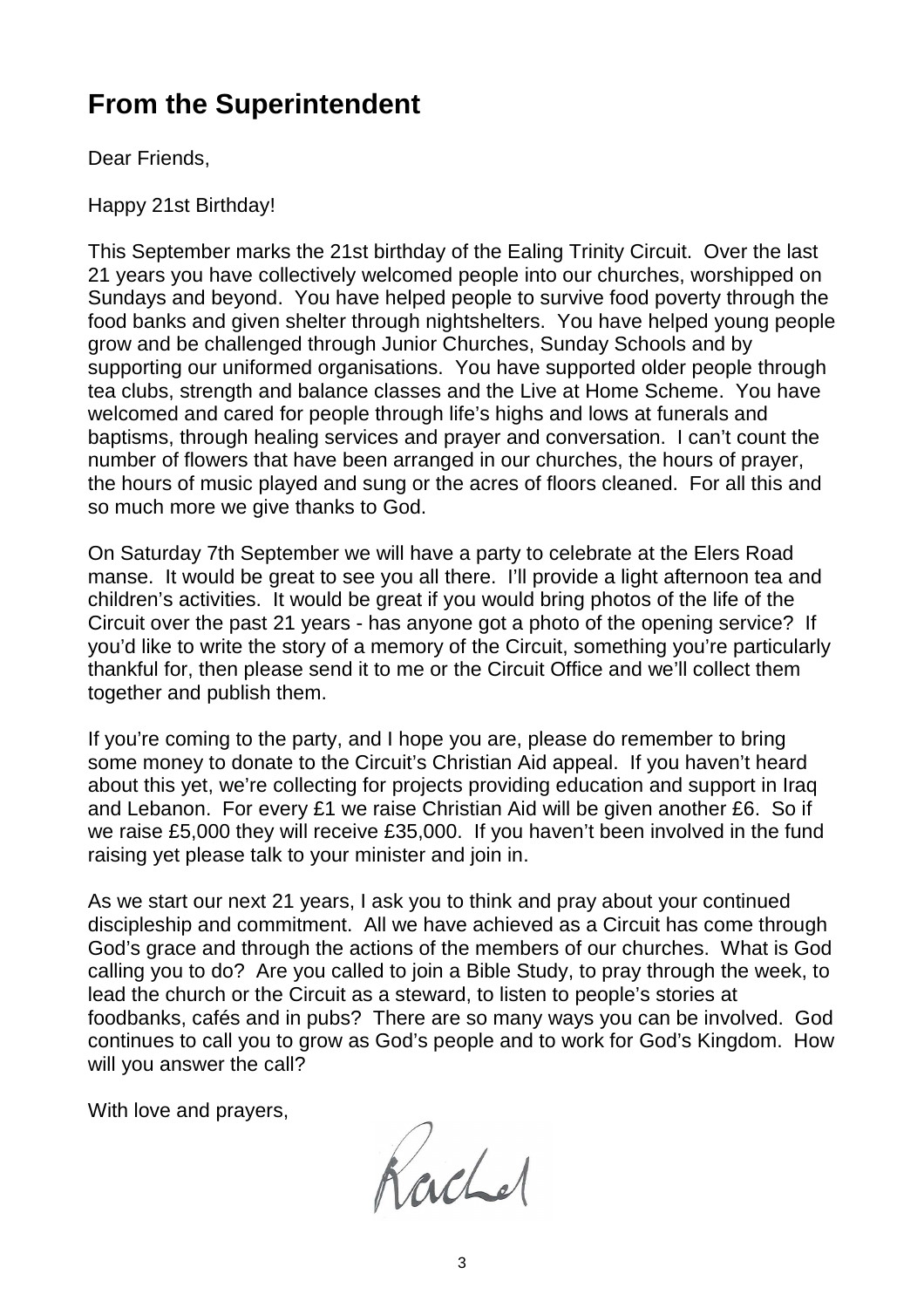# **Giving Thanks**

At our last two Circuit Services we have given thanks for the ministry amongst us of three Circuit Stewards – Derek Nicholls, Blossom Jackson and Colleen Hicks. The Circuit has been enriched in many ways by their service, not just as Circuit Stewards but in many other roles over many years. We are deeply grateful to them and thank God for them.

Blossom, Colleen and Derek have each asked that we pass on their thanks for the gifts they received as they retired as Circuit Stewards and for the privilege of serving the Circuit.



## **So What's the Story…?**

Have you seen the President and Vice-president's new book?

Life is an intricate tapestry of stories.



Stories help us better to understand the world around us, our relationships with other people, and even ourselves. We use them in our daily life and work; churches and other communities use them to build from within and to reach out to others; and stories enrich our knowledge of God and help us grow in faith.

What can we learn from other people's stories? How can we better express our own story, and hold it alongside the stories of God? How can a deep engagement with all these stories be helpful to our life and witness, and on what occasions can they be unhelpful?

The Circuit has a number of copies for people to borrow and read. Please contact Rev Rachel Bending if you would like to read a copy. The Circuit will be organising opportunities for conversations about the book and what it has to say during the Autumn.

"So What's the Story…?" by Barbara Glasson and Clive Marsh is published by Darton Longman and Todd price £9.99. For more information or to purchase a copy go to dltbooks.com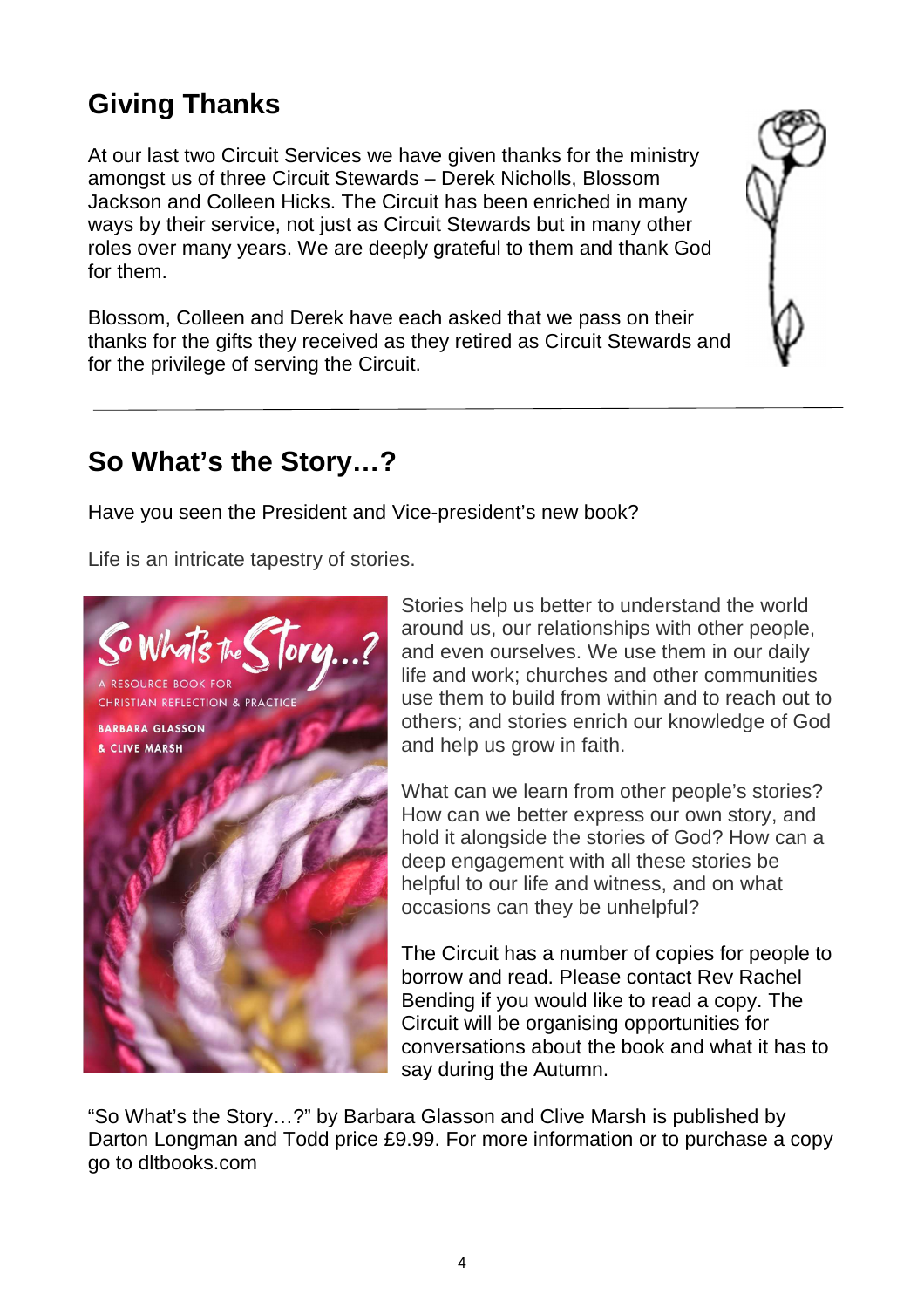# **Conference Business Digest**

A report for local churches about the business of the 2019 Methodist Conference

The 2019 Methodist Conference, Hilton Metropole Hotel, Birmingham: Presbyteral Session  $27<sup>th</sup> - 28<sup>th</sup>$  June; Representative Session  $29<sup>th</sup>$  June –  $4<sup>th</sup>$  July. www.methodist.org.uk/conference2019/

#### **Presidential addresses**

The Revd Dr Barbara Glasson was inducted as President and Prof Clive Marsh as Vice-President of the Conference. 'So What's the Story…?' was the theme chosen by the President for her address, with the Vice-President exploring 'Pleasure, piety and politics' in his address.

- You can read the President's address in full here: http://bit.ly/PresAddress19
- You can read the Vice-President's address in full here: http://bit.ly/VPAddress19

#### **Ordinations of presbyters and deacons**

Twenty-two presbyters and four deacons were received into Full Connexion on Sunday morning during Conference Worship, along with seven presbyters by transfer, and one by reinstatement. Later that day ordination services took place in four venues across the region.

#### **The Theology and Ecclesiology underpinning the Diaconate and the Methodist Diaconal Order**

The Conference adopted this major report brought by the Faith and Order Committee. The report emphasises that deacons are ministers of the Church, focusing and representing a ministry of witness and service. The Conference reaffirmed that the Methodist Diaconal Order is a religious order open only to those who are deacons in Full Connexion with the Conference and that all Methodist deacons are also required to be members of the Methodist Diaconal Order. The report explored the broad ministry of proclamation as it is exercised by deacons and affirmed that preaching is part of the ministry of deacons, making proposals for how that will be worked out in practice.

#### **Connexional finances and allowances**

The Conference received the Statement of Connexional Finances for 2017/2018 and adopted the Connexional Central Services Budget for three years commencing with 2019/2020, which covers all planned income to, and expenditure from, the connexionally-held funds that are administered via the Methodist Council. The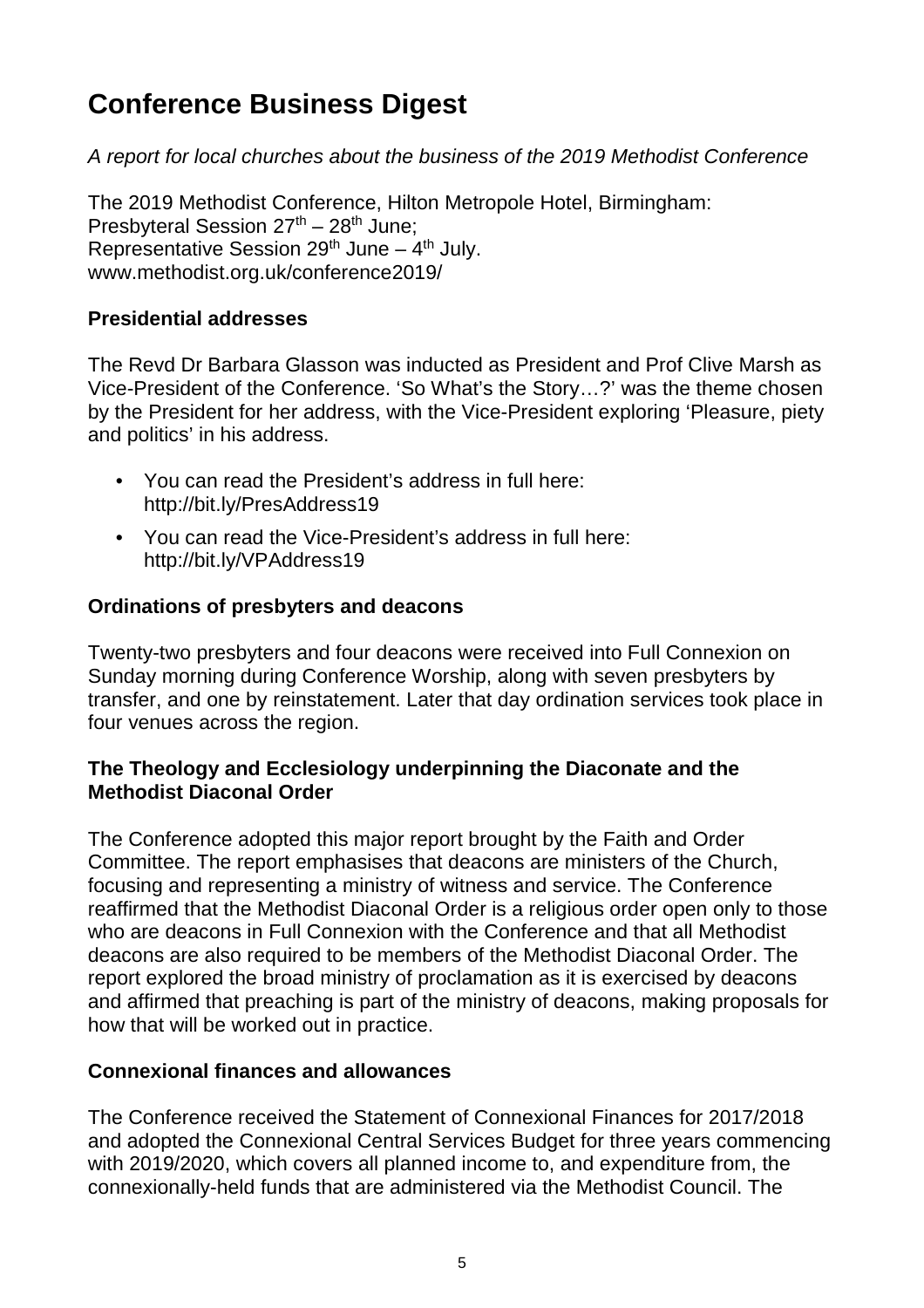budget for income in 2019/2020 is £36.2m and the expenditure £41.2m, a net deficit of over £5m. This reflects a deliberate policy of reducing reserves on some funds by releasing additional amounts for grants.

The Methodist Church Fund assessment for 2019/2020 is budgeted at £13.7m, in line with a previous decision to restrict increases to 1% per annum. The Conference further agreed to restrict increases for the three years commencing September 2020 to a fixed amount of 1% per annum. Using the formula agreed by the Conference, the level of increase in the standard stipend will be 2.8% to £24,852. The Conference considered a review of the preaching fee for supernumerary presbyters, agreeing that the fee should be retained for the foreseeable future (remaining at £25 for two years until August 2021, at which point the amount will be reviewed). Further to the report concerning the preaching ministry of deacons, the Conference agreed that the preaching fee should also be applicable to supernumerary deacons with effect from September 2020.

#### **3Generate**

Jasmine Yeboah, Youth President, reflected on her presidential theme, encouraging young people to step outside of their comfort zone to do something courageous for Christ. In an address to the Conference, Jasmine spoke of the priority for the Church to listen to the voices of children and young people. A manifesto has been developed which includes taking action on homelessness, building relationships within communities, supporting the lonely, caring for the environment, creating safe spaces for people to listen to each other and being creative in worship. The Conference urged Local Churches actively to engage with the 3Generate manifesto, by including it on Church Council agendas and committing to intentional actions as a response. The manifesto is available at www.methodist.org.uk/3genmanifestos

#### **The Methodist Council**

The Council is charged with responsibility to keep in constant review the life of the Church, to study its work and witness throughout the Connexion, to advise on changes to make the work of the Church more effective, and to give it spiritual leadership. Along with other matters detailed in this Digest, the Council reported to the Conference and received its approval as necessary for the following:

- the adoption of a connexional financial strategy and a connexional property strategy (available for download from www.methodist.org.uk/property);
- a change in focus for the work of One Mission from connexional Forum to connexional support for events in Districts which will enable a broader engagement with One Mission thinking, resources and inspiration more locally;
- an encouragement to churches to increase their awareness of human trafficking and what they can do to prevent it.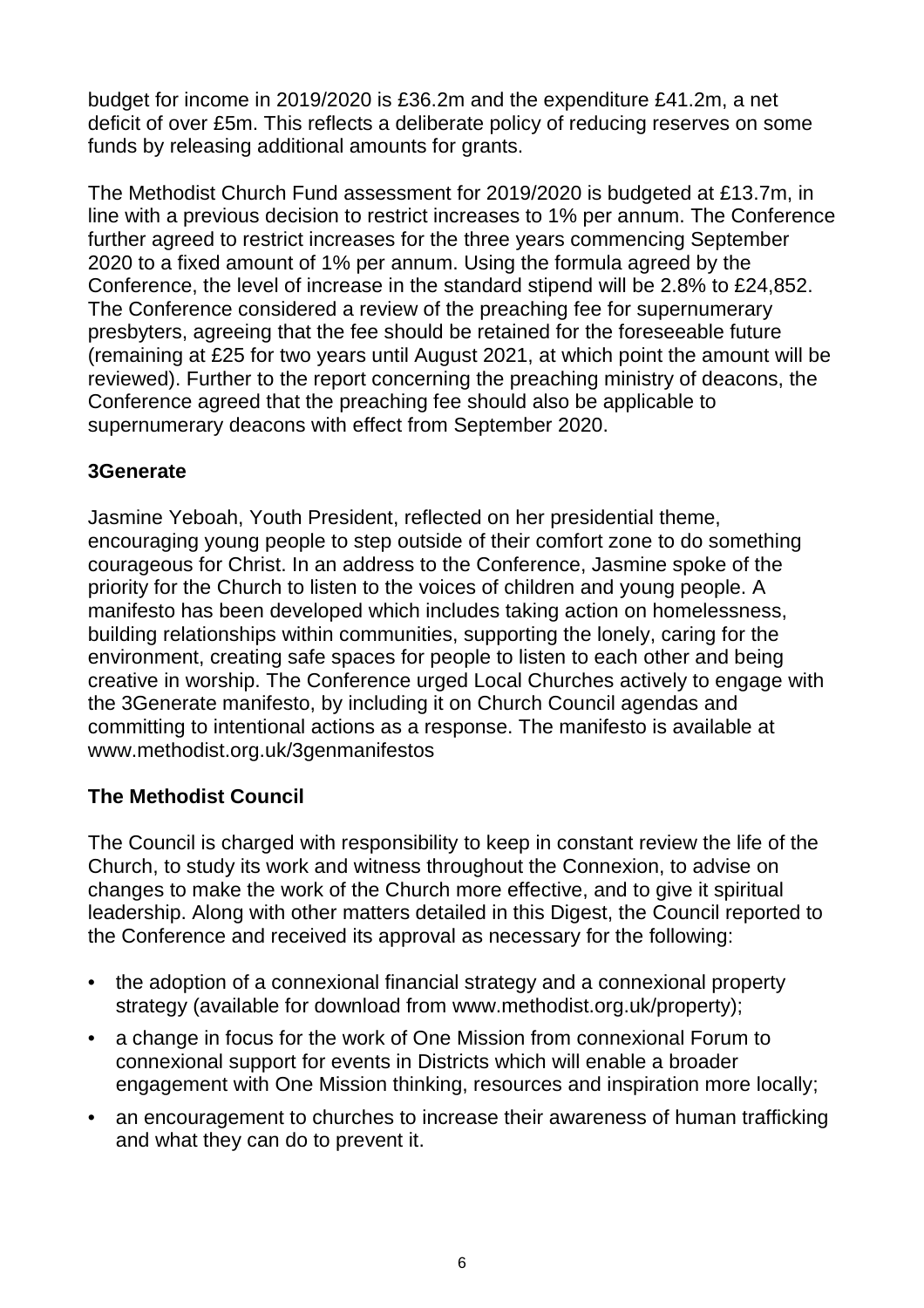The Conference received a report from the Council in relation to practical strategies for implementing a connexional approach to vocations. The Conference also accepted a memorial from the Bolton and Rochdale District which requested that the relevant officers be given the resources and time to explore this area as a matter of urgency. The Conference heard from the Secretary of the Conference, who emphasised the importance of vocational conversations and the need for boldness in talking with others about the call that God places upon our lives.

The Conference agreed to create a Global Relationships Committee, to be appointed by the Council who will also set its terms of reference. The Committee will advise and support the Connexional Team in overseeing the implementation, development and monitoring of the strategy of expressing One Mission through our global relationships.

#### **Reaffirming Our Calling**

The Conference received a report celebrating some of the ways in which the reaffirmation of Our Calling has shaped the life and work of the Methodist Church during the 2018/2019 connexional year. The Conference explored in workshops the implications for the Church of this renewed focus on Our Calling by reimagining structures of decision-making and the developing of an emerging strategy of evangelism and growth.

#### **Action for Children**

The Deputy Chief Executive of Action for Children made a striking presentation to the Conference, marking the 150th year of the charity's support for children, young people and families. In response, the Conference encouraged all Methodists to write to their local MPs to express their concerns about the ongoing plight of children in the UK.

#### **Marriage and Relationships**

Following debates held on Monday  $1<sup>st</sup>$  July and Wednesday  $3<sup>rd</sup>$  July, the report of the Marriage and Relationships Task Group was commended to the Connexion for study and prayerful discussion. Provisional resolutions were passed on the qualities of good relating, an understanding of cohabitation, celebration of civil partnerships, prayers following the end of a marriage and permission for same-sex marriages to take place in Methodist Churches. These will be voted on by District Synods during the year, and a report will be brought to the 2020 Conference based on those responses. A clause has been included in the proposals that no one would have to officiate at a same-sex marriage if they feel prevented by their conscience. Resources will be available (by emailing MandR@methodistchurch.org.uk) for churches to facilitate discussion of the report.

#### **Housing and Homelessness**

The Conference received a report setting out the actions taken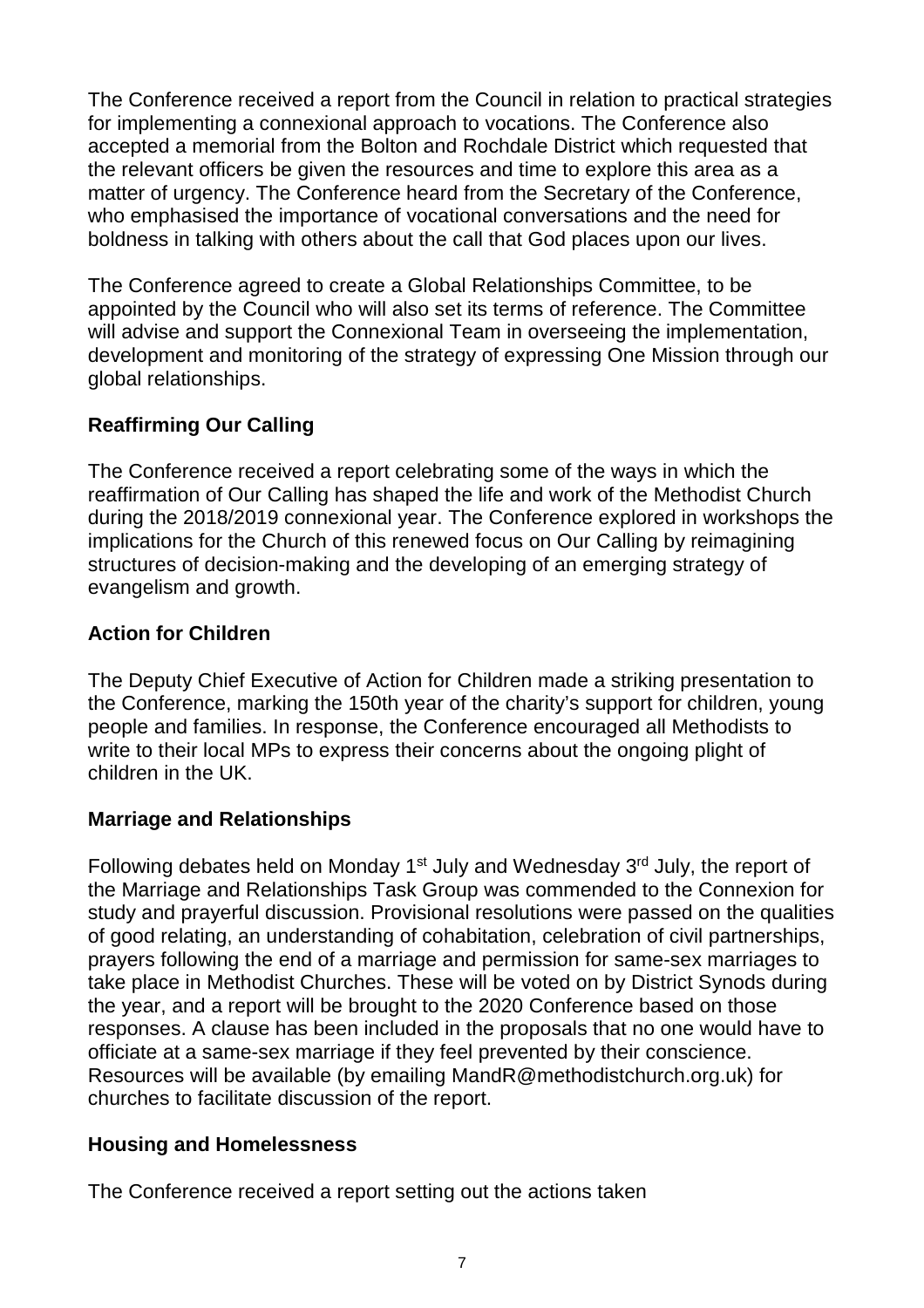since the 2018 Conference expressed its concern about the crisis in housing and homelessness. The Conference commended the work being taken by churches and communities across the Connexion to support people experiencing homelessness and to provide housing and combat the housing crisis. The Conference agreed to encourage Circuits and Districts to consider increasing the social impact of property in local mission and how property might play a part in a holistic housing strategy of reduction, respite, recovery and reconnection. The Conference urged Her Majesty's Government to accelerate its targets to eliminate rough sleeping, allow local authorities to build more housing and to enable the building of more genuinely affordable homes as a means of building stronger and more cohesive communities.

#### **Climate Emergency**

In 2011, the Conference adopted Hope in God's Future, which set out a Methodist understanding of the challenges facing our global ecology and the theological and ethical implications, as a Statement of the Judgment of the Conference. The Conference heard that since then, both the scientific evidence and the global ambition for action have developed further. The Council reported to the Conference that it had endorsed proposals for the development of Eco Circuits and Eco Districts along with the Eco Church awards.

The Conference received a memorial from the Bristol District, which highlighted the need for urgent action on climate change. Recognising the climate emergency, the Conference endorsed the need for urgent action. The Conference also adopted a notice of motion concerned with reducing the use of plastic.

#### **The Unfinished Agenda**

The Conference spent some time discussing matters relating to equality, diversity and inclusion (EDI). The Council reported on the EDI Symposium which had taken place in March 2019, and the work still to be done to increase participation and inclusion. Concerns were expressed about procedures relating to incidents of hate or unlawful discrimination and the ways in which EDI issues are dealt with in stationing processes. These will be discussed by the Methodist Council in the year ahead.

#### **Memorials**

Memorials are messages from Circuit Meetings and District Synods to the Conference. They play a vital part in enabling the Conference to hear and to respond to concerns from across the Connexion. This year the Conference considered and replied to 56 Memorials on topics including: safeguarding training, marriage and relationships, Israel/Palestine and a proposal for a year of prayer.

#### **Notices of Motion**

The Conference debated and adopted a variety of Notices of Motion (items of business put forward during the Conference) including: the role of the Youth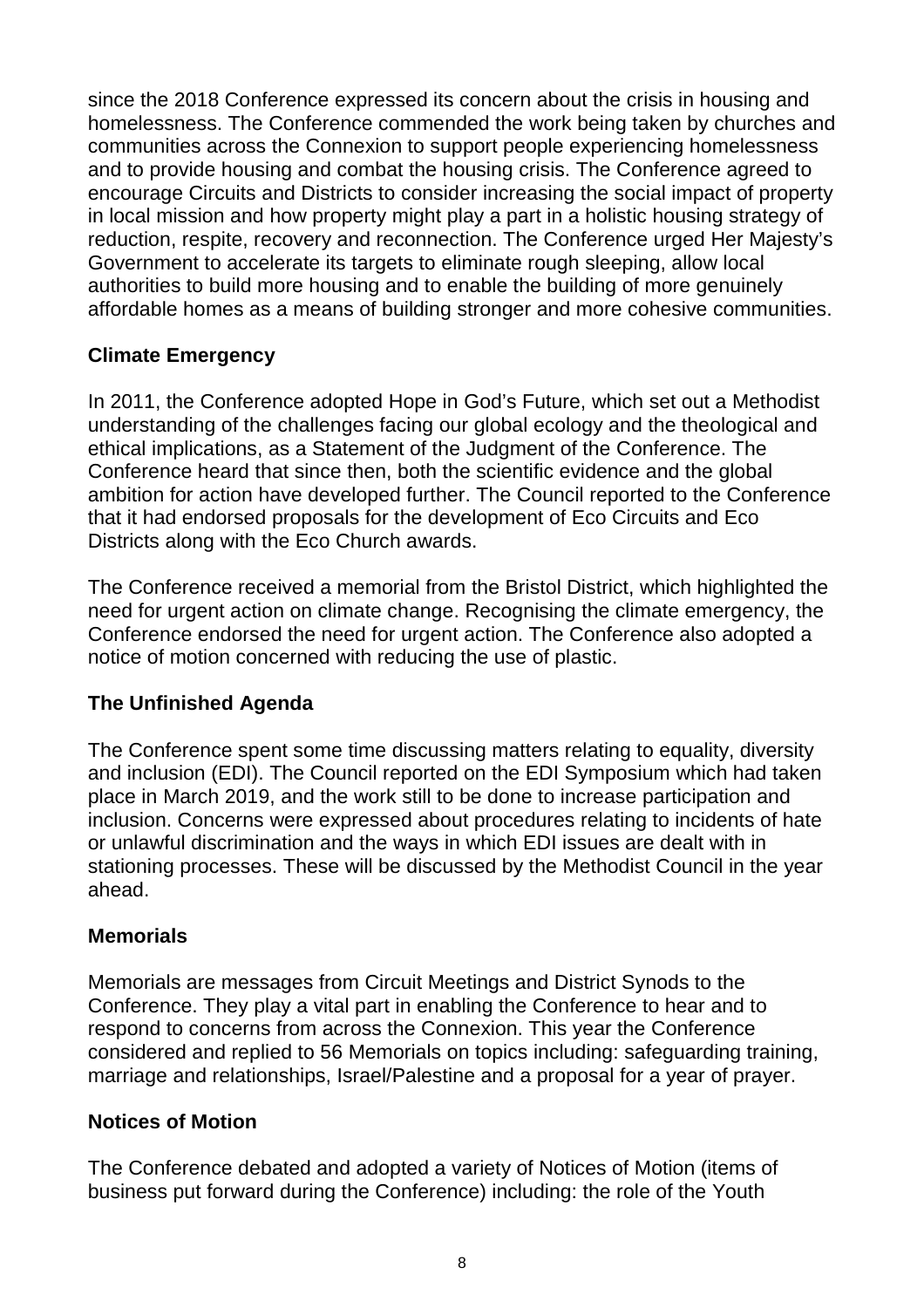President, reviewing the complaints and discipline processes and support for refugees including support for the Lift the Ban campaign which seeks to make it possible for those seeking asylum to work.

#### **The 2020/2021 President and Vice-President**

The Conference designated the Revd Richard Teal to be President and Mrs Carolyn Lawrence to be Vice-President of the Methodist Conference 2020/2021.

#### **Appointments**

The Conference appointed the Revd Dr Jonathan R Hustler as Secretary of the Conference and the Revd Ruth M Gee as Assistant Secretary for the connexional year 2019/2020. These appointments will enable the Council to oversee a process of discernment during the ensuing connexional year, and to bring nominations for new appointments to the 2020 Conference.

The Conference appointed the Revd Dr David Hinchliffe as Chair for the South East District from 1<sup>st</sup> September 2019 and the Revd Dr James N Tebbutt as Chair for the Cumbria District from 1st September 2019.

#### **Future dates of the Conference**

The Methodist Conference will meet in Telford from  $25<sup>th</sup>$  June –  $2<sup>nd</sup>$  July 2020 and in Birmingham from  $24<sup>th</sup>$  June – 1<sup>st</sup> July 2021.

Registered charity no. 1132208. © Trustees for Methodist Church Purposes 2019

# **"Foodbank News" from Ealing Green Church**

Rev Sue Male

In February 2019, Ealing Green Church agreed with Ealing Foodbank to hold a weekly "café" in the church.

Before the opening date this meant church members and hirers working together to find a way of making space available. On a Tuesday morning space is needed for the café to take place, and cupboard space is also required for storing food. As you can imagine, finding cupboard space was the hardest task, but in the end church and outside groups were only too willing to compromise in order to see this important project put in place. Many thanks to them.

On a Tuesday morning volunteers arrive at 09.30 to set up the "Café", and for a short briefing. The café opens from 10.00-12.00pm each week. Clients are referred to the Foodbank by many different "partners". They arrive - from all walks of life -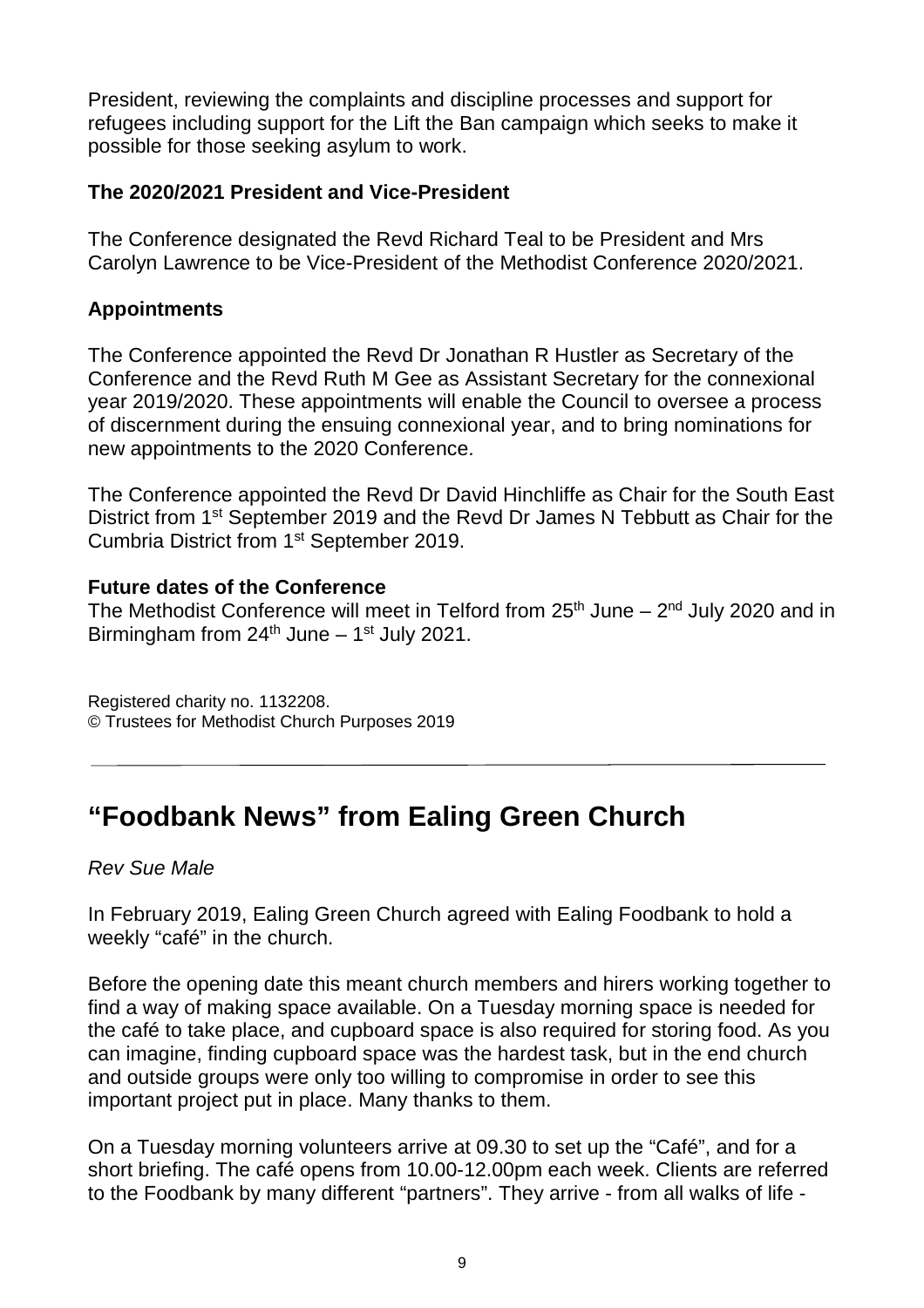with their referral form and we can provide them with enough food to last for three days.

Additionally if people need pointers with specific issues which are contributing to their crisis, they can be referred to the "Help through Crisis" Team member in the café itself. Already many have told me how useful their conversations with the team were.

Often when clients arrive, they are anxious, or even tearful. They can feel ashamed that they have come - falsely believing that they are somehow "lesser people" because they are in crisis. One of the most rewarding aspects of the work is to be able to reassure them that anybody could find themselves in such need very quickly, that lots of people do, and that that is why we are there. Nobody's fault. Just life happening. (It would be impossible to work in the Foodbank Café for very long without realizing that).

One of Ealing Foodbank's guiding principles is that we are there to help people restore their sense of self-respect. People are still getting used to the fact that "Ealing Green Foodbank Café" exists. We average about 6 or 7 clients at the moment. An established Foodbank Café might well see 40 clients in the same length of time. We would like to be busier now - if only to ease the strain on the other cafés, but the slow build up has given us time for proper conversations with clients which have been fruitful both for them, and for ourselves. It has also given us time to learn the role. Most of the role is to listen, but I have also found that many clients want to talk with me about the church and God.

The session closes at 12 noon. Volunteers then tidy up, have a short debrief and then leave at about 12.30pm.

Another set of volunteers then collects food for the next session from the warehouse and puts it on the shelves in the cupboard so that everything is set. Aside from the work itself, one of the aspects of working in the café which I value most is the richness of ecumenical conversation amongst volunteers from many denominations of Christianity, and none. Christians doing valuable work together, alongside non-Christians, is the best possible kind of expression of ecumenism, and does also give rise to opportunities for theological discussion, and talk about the work of the Church. Mind you, that might be more difficult when we get busier!

A really rewarding project!

If you would be interested in joining our team, either contact Ealing Foodbank directly or be in touch with me.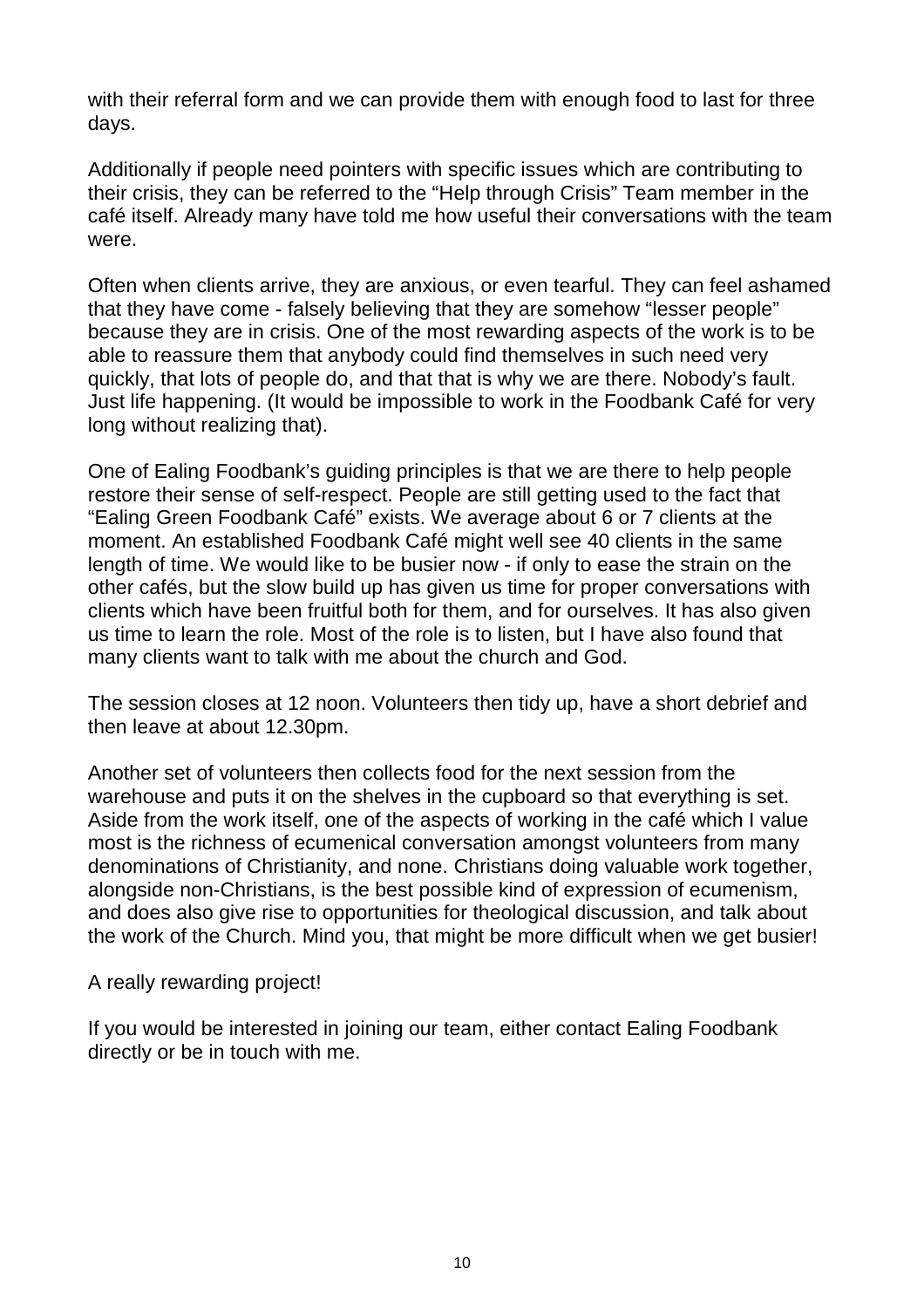# **The Welshore Community Hub A Recourse Centre for Residents of West Ealing,**

Christina Tom-Johnson, Operational Director, Welshore Community Hub

#### **Introduction**

Ealing is home to over 300,000 people, the third largest borough population in London, sharing characteristics associated with those found with inner London boroughs. It is a strong economic centre with over ten thousand businesses, a workforce of one hundred and fifty thousand of which over fifty six thousand commute into the borough.

Although the area has seen the impact of recession, the skills level amongst adults and household income levels are above the London average. Ealing is in a good position to achieve economic growth. However, the general prosperity of the borough is not shared by all of its communities. Poor standards of health and education, low household income and high benefits dependency are concentrated in pockets of deprivation.

Lack of opportunities for young people in the area, many of whom have limited opportunities to develop their potential for enterprise and entrepreneurial ventures along with high levels of crime causes safety issues and a perception of West Ealing as an evening and night time no-go area.

Over forty per cent of residents come from ethnic minorities, making Ealing the fourth most ethnically diverse borough in the country. These include refugees and asylum seekers, a large Polish community, and the largest Sikh population outside India. Over one hundred languages are spoken in the borough's schools.

This diversity extends much further than ethnicity, and covers age, family types, faith, languages, cultures and tradition, and comes together in a unique mix that makes the borough for many a very special place to live. However, a group of residents have recognised that some do not feel that Ealing is a special place to live because of their circumstances, and was determined to continue to work with other residents of various social backgrounds to continue helping everyone feel part of the Ealing community.

#### **How I became came involved**

I had been Board Member for Catalyst Housing Ltd for a year, Board member for Pathways Housing for over nine years, and chair for the West London Residents Association for over nine years. So, I was very much aware of the struggles of residents in the community. In 2010 I retired from my professional career after fifty years in the NHS. After staying at home for about six months, I decided that I wanted to give something back to the community rather than just engage in socialising. I approached the than CEO of Catalyst Housing when I discovered that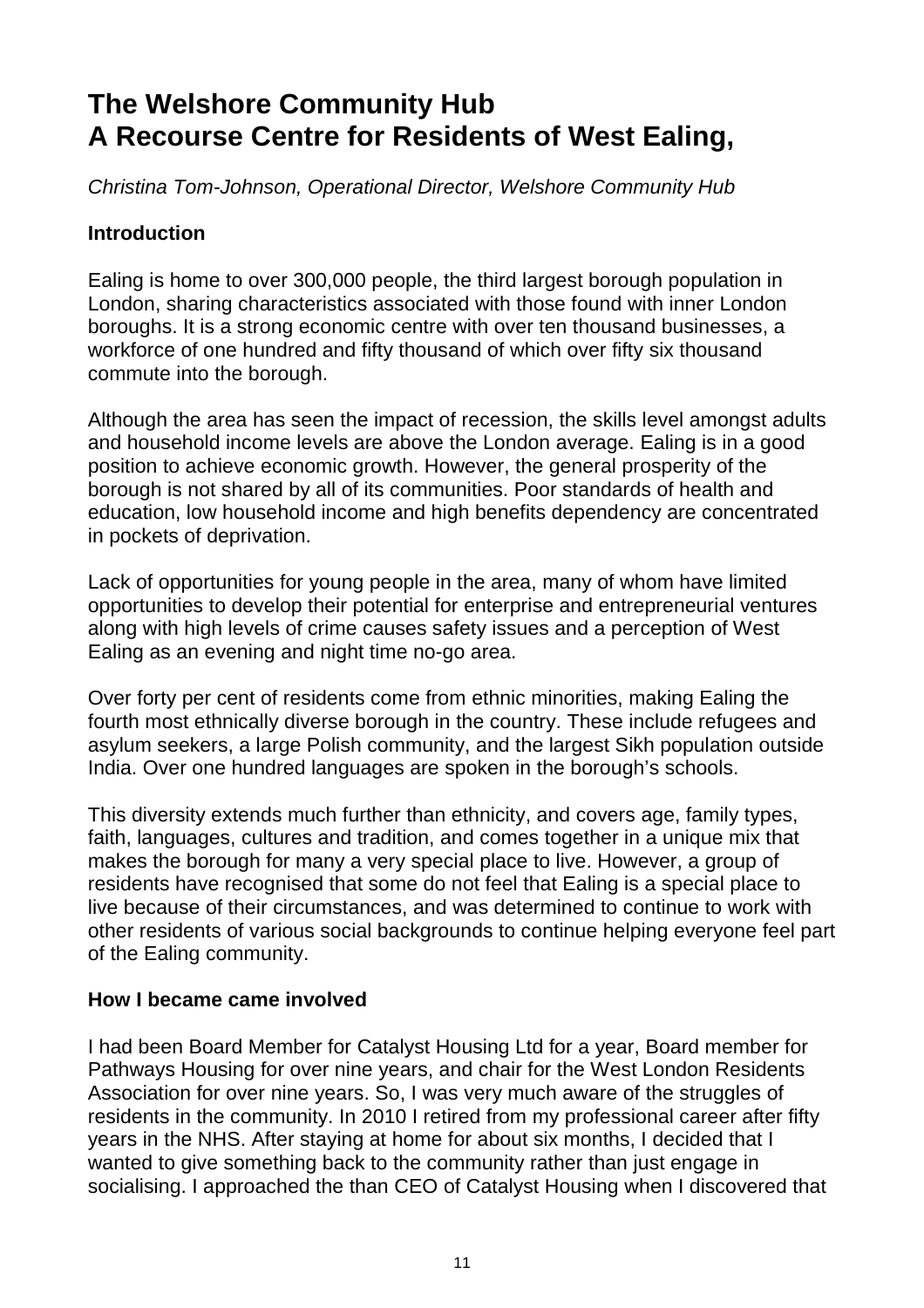there was a property belonging to Catalyst Housing Ltd that was empty. Fortunately not only did he allocate the property to me but on a peppercorn lease for five years initially, but for as long as possible, so Welshore Community Hub was born.

#### **Background**

The Welshore Community Hub is a charity and a limited company set up initially to provide residents of Catalyst Housing Ltd (CHL) in West Ealing with community engagement. Since then the Hub has expanded to welcome not only residents from across the Borough of Ealing, but also Catalyst residents from neighbouring boroughs who travel to the Hub to participate in social activities which foster inclusiveness, participation and co-operation amongst the ethnically diverse areas in which we operate and to assist with resolving administrative issues.

Increasingly it is important that social services are 'owned' in the communities as a means of ensuring quality delivery and empowering users to take control of the outcome they hope to experience. The move to create the Hub was a right step towards achieving this. The project is run by a resident supported by volunteer residents. The ethos is 'for us by us', although there is partnership and close links with agencies and organisations whose own aims and objectives complement those of the Hub.

#### **The aims and objectives of the Hub**

To further benefit the residents of West London, without distinction of sex, sexual orientation, race or political views, religion or other opinions by associating together the residents and local authorities, voluntary and other organisations, in common efforts to advance education, and provide facilities in the interest of social welfare, for recreation, leisure time occupation with the objective of improving the conditions of life for residents.

The desired outcome is for users to learn new skills, increase inter-generational understanding between the old and young and provide interaction between formerly isolated groups. To achieve this the Hub delivers weekly programmes at little or no cost to users.

#### **Operational Activities**

#### **The Sewing Group**

The Hub hosted a pop-up shop in partnership with Ealing Council in June 2013 where sixty residents took part in demonstrations of how to make cushions. This attracted much interest in sewing, leading the Hub to initiate a survey of residents to gauge the level of interest in a sewing class specifically and its wider services. There were a total of fifty respondents out of one hundred in favour of starting a sewing group which was then launched in July 2013.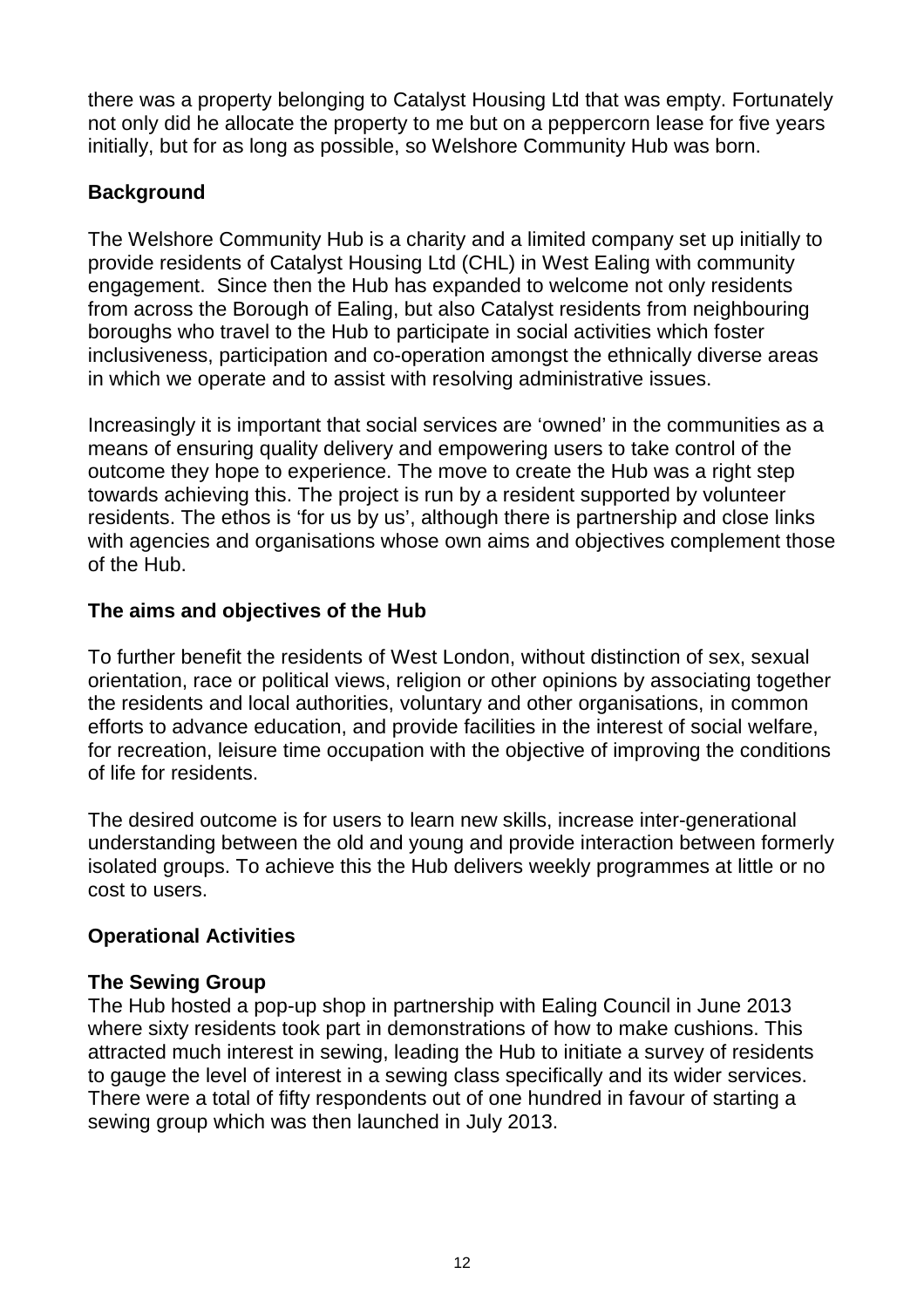The group has consistently been ethnically diverse with a mix of male and female participants. Most participants are on a low income with small budgets so with the new skills learned they are able to make clothes for themselves and their families.

The male participants have been able to make their own trousers, shirts and ties and mend their clothes. The women have made and altered dresses and curtains and young people have made shopping bags. In one case, a nine year old made a dress from scratch during the summer holidays using a pattern with help from the tutor.

We started with four machines, but we now have fourteen. There is an average attendance of sixteen residents weekly including some members of Ealing Trinity Circuit. Since we started in July 2013 we have trained over four hundred residents with sewing skills. Those who cannot access a machine are taught how to sew by hand. The sewing group meets every Tuesday from 10.00am to 1.00pm. Participants pay £5.00 per session to offset the tutor's fees.

#### **Knit and Natter Group:**

In West Ealing there is a high level of social isolation, exclusion and vulnerability leading to high levels of anti-social behaviour, drugs and alcohol abuse. There are many no-go areas late evening and at night leaving older residents feeling vulnerable and isolated. The Knit and Natter group was set up in June 2016 with just four residents meeting three hours on Friday from 11.00am to 2.00pm. The Hub provides beverages and biscuits, which are nice ice breakers to help residents to make friends and socialize, while learning how to knit, crochet, set out floral arrangements or play games. Some residents do more nattering than anything else, as attending this session takes them out of the house during those hours.

This project gives me the most satisfaction and offers the widest range of activities to local elderly residents in the Hub. The group has now grown from four to twenty five residents, ten occasionals and a handful of infrequent locals. They knit scarves and gloves for themselves and in some cases for members of their families, and recently they have knitted ten blankets for Meadow House Hospice at Ealing Hospital.

With the increase in participation we have extended the hours from 11.00am until 4.00pm. Initially, we offered the residents soup and bread for lunch, but this is now replaced with a three course meal. We are able to provide this through the generosity of two charities, the Felix Project and City Harvest who supply us with fresh meat, fish and vegetables three times a week. The extended time now includes Strength and Balance and Zumba exercise classes and relaxing massage. Whatever food is left is divided into bags for the residents to take home. As one of the residents said recently, 'Not only is my fridge full for the week but I also have one properly cooked meal a week.'

The Hub supports all of the sheltered houses of housing associations in the area. Members of Ealing Trinity Circuit are also supported from this project. We also provide visits to places such as Kew Gardens, workshops on dementia, fraud,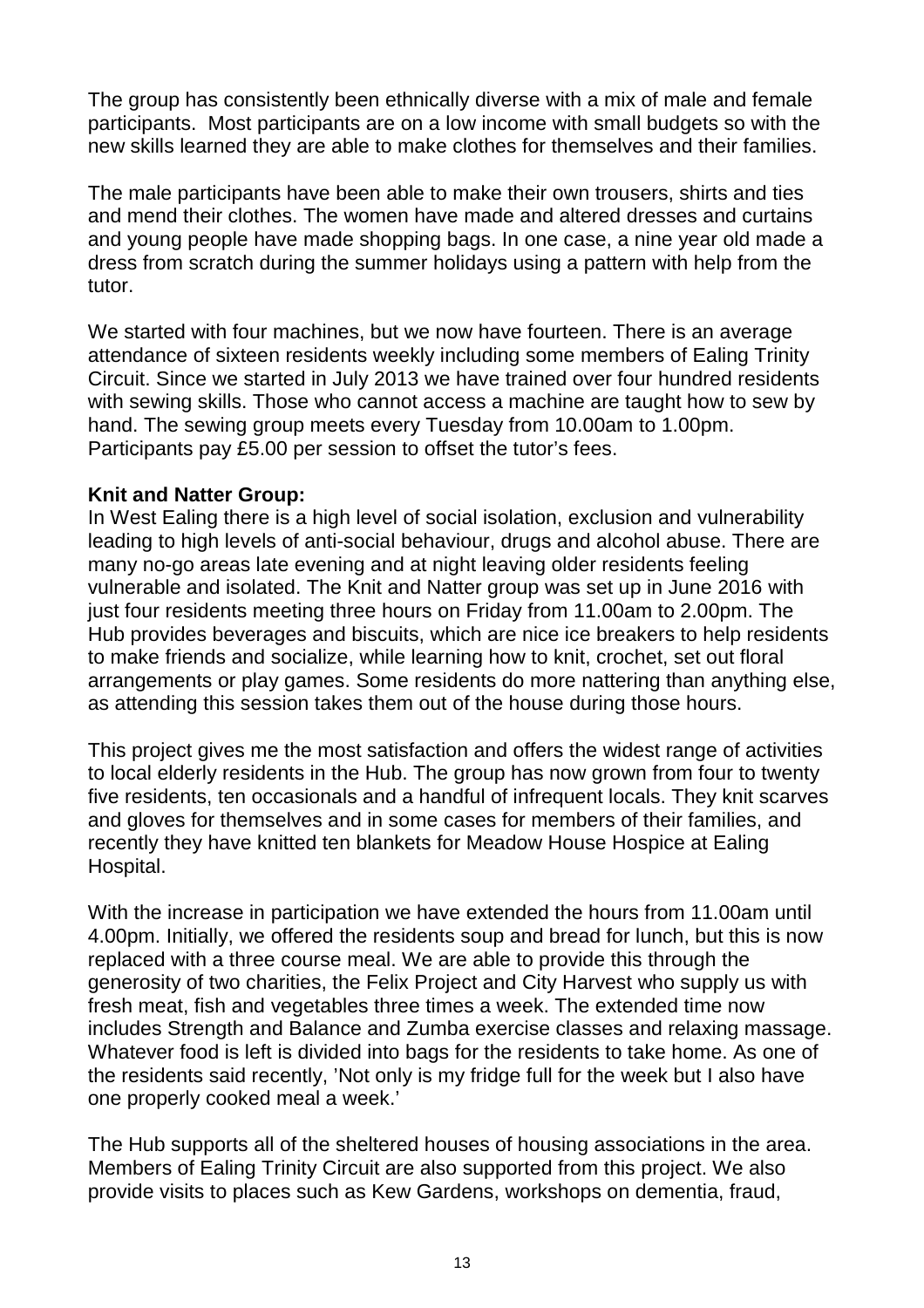energy, and keeping warm during winter months and hydrated during the warm weather.

#### **Chess Club**

This was started in 2016 and has since grown and we have had the pleasure of going to the London Chess Classics, the most prestigious chess tournament in the UK and across the world. The group have been able to meet and interact with chess world champion Magnus Carlson and former world champion Vladimir Krasnik.

One of the younger members who is eight years old demonstrated exceptional skills to secure a chess rating grade and became our first recognised amateur at the Classic. He also became the chess champion in the under eight category at North Ealing Primary School, winning five out of six games to clinch first prize and became the Middlesex under eight class champion.

Changes by the Department of Work and Pensions (DWP) have created a huge demand for support in filling in all the required forms and the Hub is able to provide this service. We also provide a language course for residents whose first language is not English to help improve their literacy and communication skills.

We are working in partnership with MHA Ealing Living at Home services, Community Ealing and voluntary services, BOB (Beyond Belief), Recovery Integrated Services Ealing (RISE) and Age UK.

The Hub is proud to be able to offer these services because they provide positive stimulation with both mental and physical benefits for residents. I am looking forward in the near future with the help from God to increase all activities to meet the needs of residents, undertake vigorous fund raising, and so increase the number of volunteers, and introduce 'eat more for less' to low income and isolated groups

The Welshore Community Hub is at 99 Broadway, West Ealing, London W13 9BP Tel 020 8566 4099 e-mail: info@welshore.org.uk

# **Ealing Trinity Circuit 21st Anniversary Garden Party**

This September sees 21 years since Ealing Trinity Circuit was formed.

Come and celebrate at the Circuit 21<sup>st</sup> Birthday Garden Party!

Saturday  $7<sup>th</sup>$  September 2.00 – 6.00pm at Rev Rachel Bending's manse Refreshments – Birthday Cake – Children's Activities

Donations will go to the Christian Aid Iraq and Lebanon Project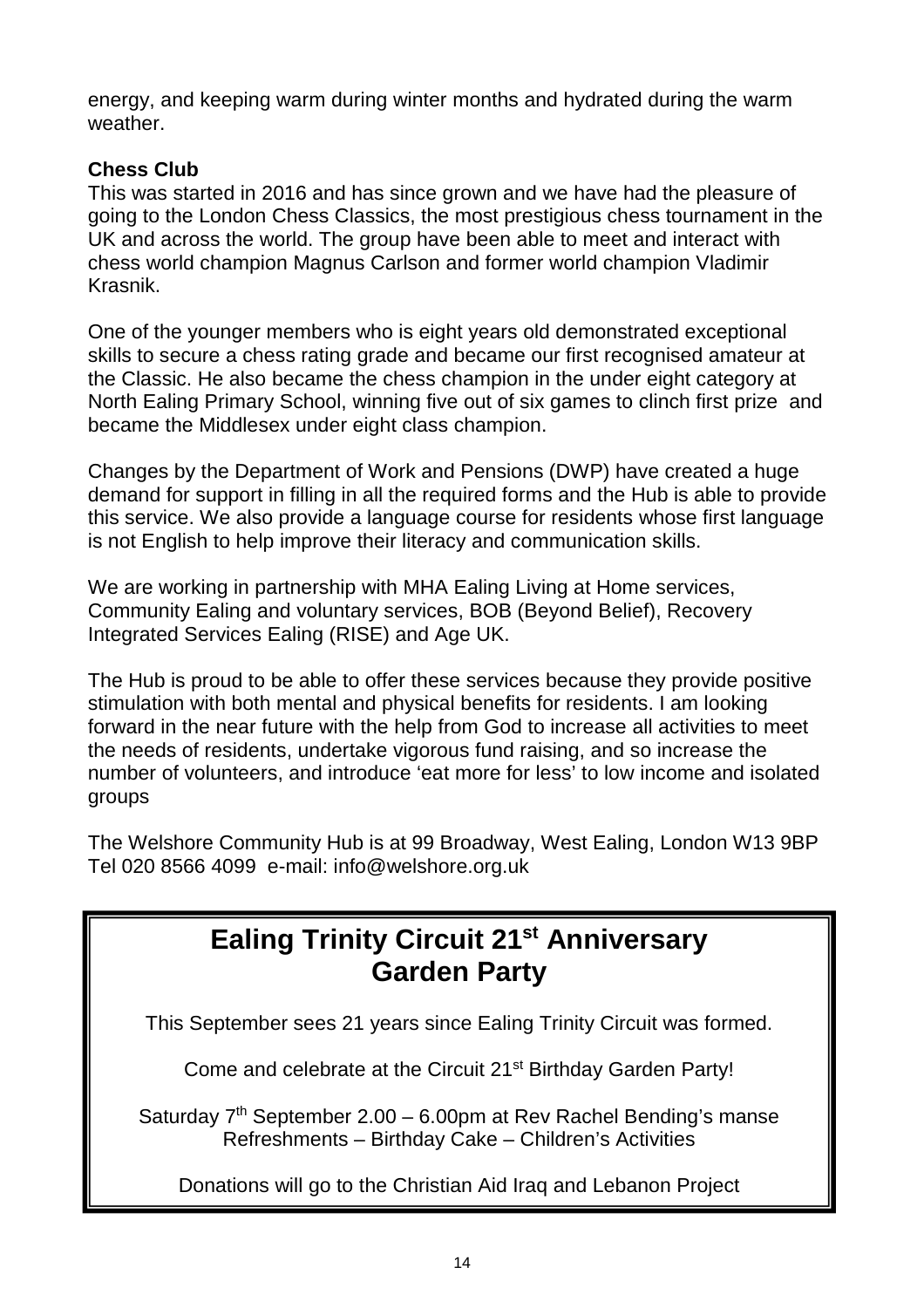# **The Turning**

Rev Yemi Jaiyesimi



The Turning is a movement in the church which galvanizes Christians to move forward into the community with confidence to share the good news of Jesus with people on the streets. It is simply obedience tom Mark 16:15. Yinka Oyekan, the Turning Team Leader says, "It is a gift from heaven that miraculously empowers ordinary Christians, enabling them to proclaim the gospel of Jesus Christ."

"In May 2016, the Gate Church in Reading started a two week mission. Before the first day was over, over 80 people had accepted the invitation to Christ on the streets of Reading. Many more were told the Truth that God loved them and had an awesome plan for their lives, and allowed a member of the church to pray a blessing for their lives." Yinka continues, "Every place The Turning went to, we saw the grace of God at work, the church equipped and mobilised to evangelize."

The Turning has now come to London and will be launched on Saturday 21<sup>st</sup> September 2019. There are various hubs across London that will help to make evangelism possible on our streets. Greenford Baptist Church is the hub in our area and some other local churches are going to team up with them to take the good news of our Lord and Saviour Jesus Christ onto the streets of our neighbourhood. If you are interested in finding out more or joining in, contact Rev Yemi Jaiyesimi or Pastor Warren McNeil (Greenford Baptist Church) at pastorwarren@greenfordbaptist.london.

You can find out more about The Turning by going to http://theturning.eu/.

# **The Turning: - Mission to London Launch**

The Turning Mission to London will be launched on 21<sup>st</sup> September at Westminster Chapel, Buckingham Gate, London SW1E 6BS with keynote speakers Pastor Bill Johnson (Bethel Church, Redding, California) and Pastor Yinka Oyekan (The Gate Church, Reading, UK).

Registration starts at 9.15am and the event will begin at 10.00am and finish at 8.30pm with breaks for lunch and dinner. There will be an opportunity for an hours' outreach on the streets around Westminster to share the Gospel and see people respond.

The cost for the day is £30 (lunch and dinner not provided). You can sign up for tickets on Eventbrite. You can find out more about The Turning by going to http://theturning.eu/london/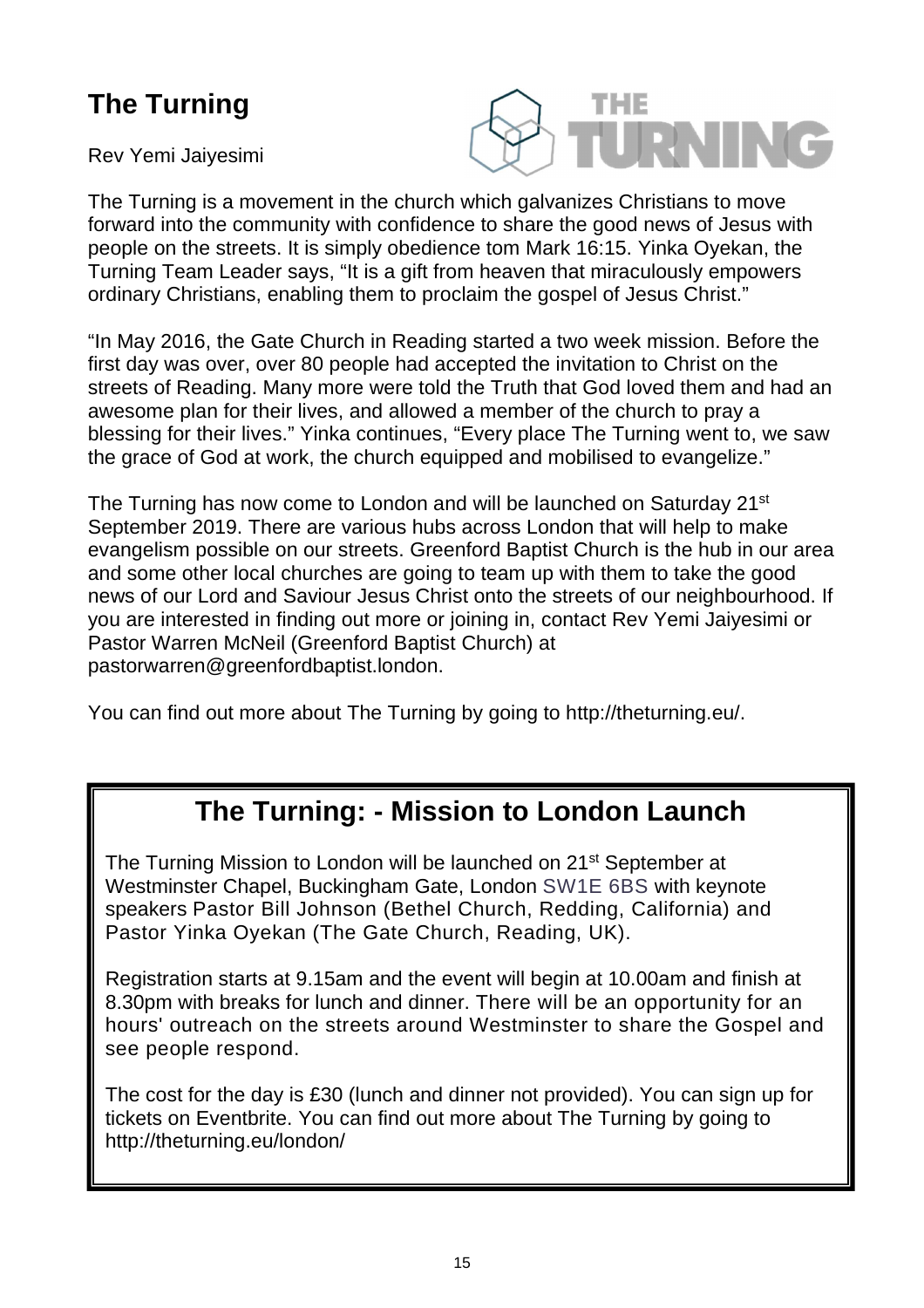# **A Question of Race**

#### Gerald Barton, Editor

Questions of race have been around for a long time whether they are about racism, racial discrimination, racial equality or whatever and often form the backdrop to public discourse and policy. In many ways 'race' just sits there as a given in the background. For some time, however I have taken to wondering what the idea of 'race' is really all about and whether, indeed there is anything in it scientifically.

The notion of 'race' implies that there are differences between groups of people that mark them off from one another in fundamental ways. This does not just refer to skin colour which is an obvious but superficial marker, but to something deeper. It implies that members of a given race inherit biological characteristics that they each have in common and which make them distinctive in terms not just of colour but of their nature – their capabilities and propensities. In other words, by knowing a person's race, you can predict certain aspects of their personalities and how they will behave. Knowing an individual's race tells you something about them as an individual. For instance a Roma will behave like a Roma because he or she is Roma. If that sounds like tarring all Roma with the same brush, or any other 'racial' group for that matter that, in effect is exactly what it is.

Once upon a time people might have talked about different groups of people based on where they came from and/or their real or imagined ancestry. At least in the Judeo-Christian-Muslim world everyone knew that all people were descended from Adam and Eve in the first instance and one of the sons of Noah after the Flood. We all came from the same place so to that extent all belonged to the same 'race'. One might add that evolutionary theory holds that modern Homo sapiens (ie us) originated in Africa and spread out over the millennia to populate the rest of the earth. Like the Biblical account, we all ultimately come from the same place. Historically, what interested people more was the impact of climate and geography on people's colour and customs.

The Swedish naturalist, Carl Linnaeus (1707-1778) is regarded as the 'father of taxonomy'. His system for naming, ranking, and classifying organisms is still in wide use today, albeit with many changes. His ideas on classification have influenced generations of biologists during and after his own lifetime, even those opposed to the philosophical and theological roots of his work. On the basis of his ideas scholars began to see human beings as part of the natural world in a way that meant that we could be classified like other animals and plants by genus and species. As the travels of European scientists and explorers increased knowledge of the diversity of humankind alongside the view that this diversity could be categorised into different 'races', a number of ideas increasingly took hold.

Firstly, people came to the conclusion that many of the characteristics of human beings could be explained as a product of their race. This was not limited to the thinking of medical scientists or biologists, but also extended to literary critics such as Matthew Arnold who explained the work of poets and novelists with reference to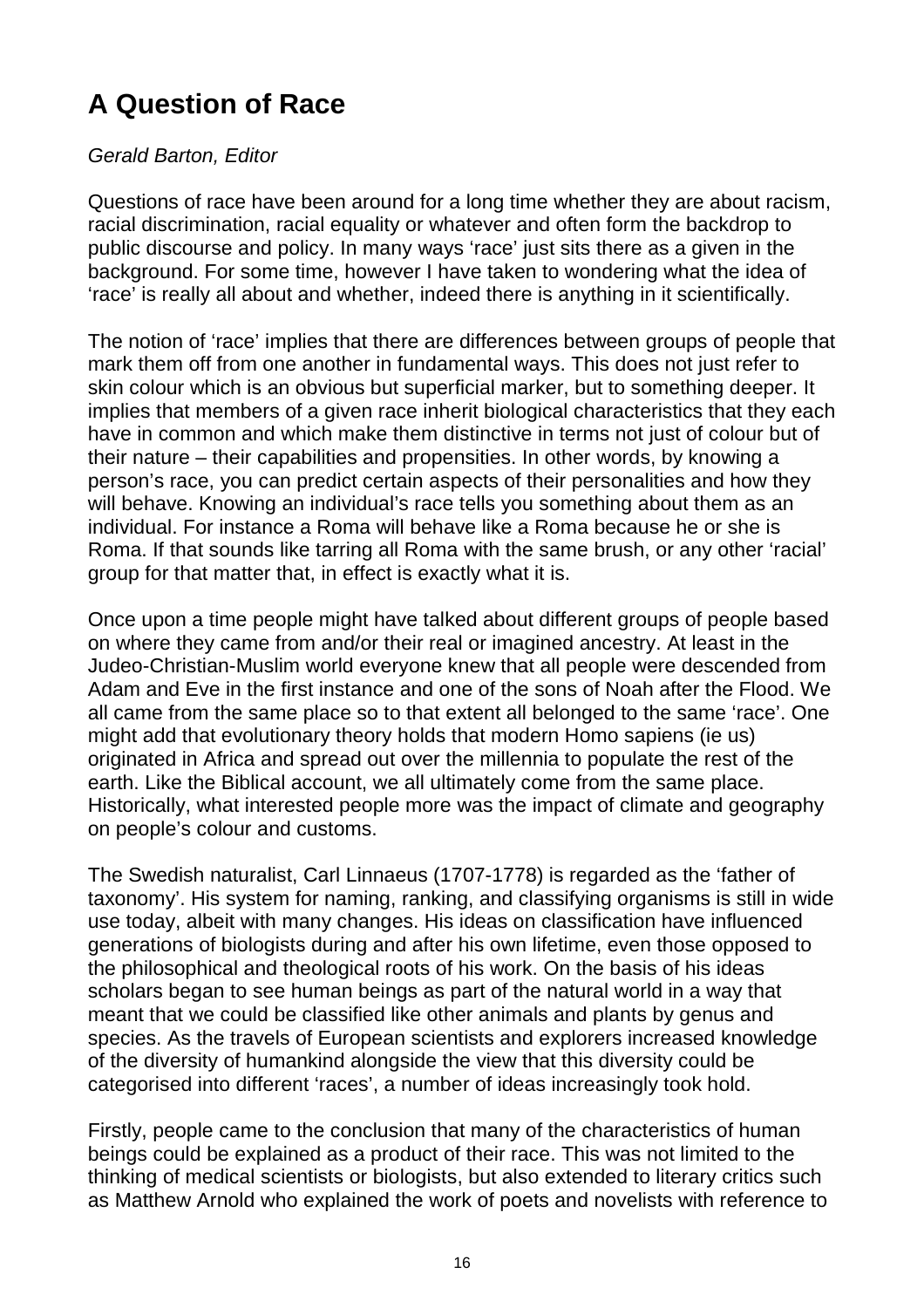the innate character of the race to which they belonged. Each race had a specific 'genius' that showed up in its literature. For example, the 'genius' of the Celts lay in a love of beauty, charm and spirituality. Secondly, if individuals' character, not just physical characteristics but also their temperament and habits could be explained by their race, then the shared nature of a race could be seen in all members of that race. In other words, each member of a race would be typical of that race. Thirdly, from these ideas also comes the notion that we all carry something within us that derives from our race that also explains our mental and physical potential.

Having drawn these conclusions, it was but a short step to placing races in a hierarchy so that some races were seen as 'superior' to others. Not surprisingly, the white Europeans who had developed these notions placed the white race at the top and regarded others, notably the black races as 'inferior'. This, of course was highly convenient if you were a slave owner – the black races could easily be seen as more suited to slavery. Even such august philosophers as David Hume and Immanuel Kant fell into these ways of thinking.

If people had cared to think about it, and some did, they would have noted that there were examples that flatly contradicted these notions. Admittedly the number of examples that could be cited were few, but nonetheless they speak powerfully. For example, in 1707 an African boy was taken from the Gold Coast to Amsterdam and given as a gift to Anton Ulrich, Duke of Brunswick-Wolfenbüttel who in turn handed the boy to his son August Wilhelm. The boy, who became known as Anton Wilhelm was educated alongside the children of the local aristocracy before moving on to the university at Helmstedt and then the University of Wittenberg. He became the first black African to earn a European doctoral degree in philosophy after which he went on to teach at Halle and Jena.

Proponents of racial theory could dismiss this and other examples as 'anomalies'. However, the fact that an African boy selected at random had the potential to be educated to such a high level contradicts the notion that all individuals of a 'race' are typical of that race. If Africans were of 'inferior' intellectual capacity it simply should not have been possible to educate the boy who became Anton Wilhelm to that level. Along similar lines, the fact that some white Europeans could be educated to the level of doctoral degrees in philosophy does not imply that all white Europeans have that potential. The point is the intellectual or any other potential of an individual cannot be predicted from a knowledge of that person's 'race'.

This racial theory developed before the advent of modern genetics. Gregor Mendel published his theory of genes in 1866, but its significance was not recognised for a further 30 years and modern genetic theory did not really kick off until around 1900. In short, genetic theory holds that our biological inheritance is the product of tens of thousands of individual factors. What started to become clear was that whilst different groups of people had genes in common that explained similarities in appearance, those genes played no role in determining their intellectual or artistic propensities. Racial theory started to fall apart.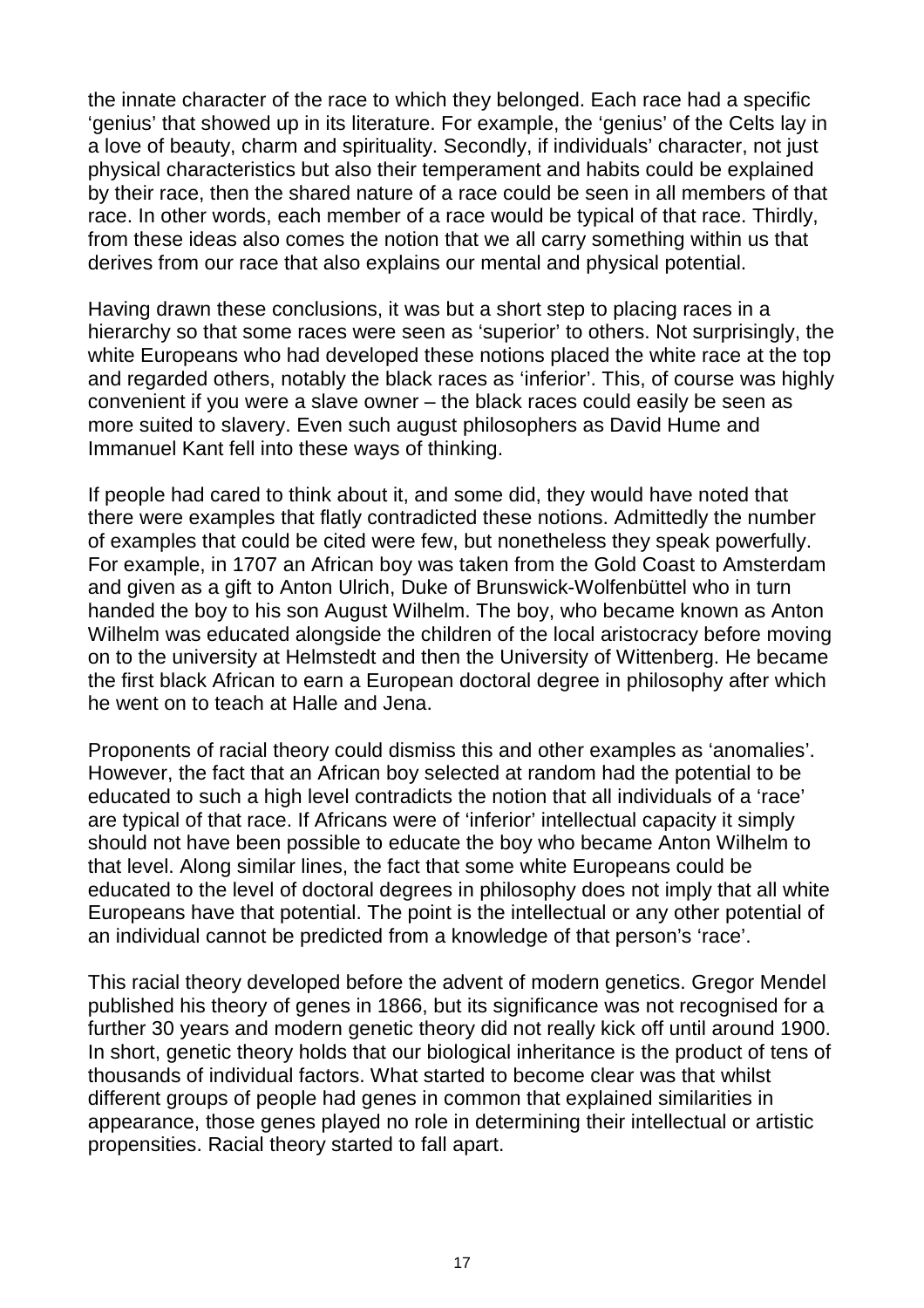As genetic theory was developed further during the  $20<sup>th</sup>$  century it became clear that all human beings share the vast majority of their genetic material irrespective of 'race'. Around 90% of the world's genetic variation is found in every so-called racial group. Of equal significance is the fact that there is significant variation within populations. Whilst it is true that patterns of genes emerge in different populations accounting for various aspects of physical appearance, these populations shade into one another reflecting the way people have moved around over the millennia. Thus it is not possible to define groups that are absolutely clear and distinct from one another on the basis of genetic inheritance. As a result the notion of distinct 'races' does not work.

There is a further aspect of human societies that the old racial theory missed. An important contributor to who we are as people is that of culture. In this case 'culture' can be broadly defined as all those influences that shape how we think, feel, act, our customs and beliefs and so on. In all likelihood our abilities as individuals are at least partly determined by our genetic inheritance. However, the environment in which we grow up is also vitally important of our development as individuals. The ability of the human brain to absorb things from the people around us marks Homo sapiens off from other species. We also have a cultural inheritance as well as a genetic inheritance. Racial theory made the mistake of compounding these two aspects of human development assuming that everything was inherited biologically, which is not, in fact the case. What we become as individuals is a function of the specific genetic package we inherit combined with the cultural milieu in which we grow up and live and is not predictable from the 'race' to which we ostensibly belong.

Having wondered whether there was anything in the notion of 'race', I conclude that fundamentally there isn't. Racial theory has been fully contradicted. However, this does not mean that racial issues don't continue to exist despite our increased understanding of genetics, because they clearly do. Racial theory underpinned slavery, apartheid and the idea that some races were superior to others and could thus rule over others, or worse. Colonialism typically held that 'native' populations were not able to govern themselves so needed the colonial powers to look after (and exploit) them. It also gave rise to the idea of the 'master race' and the view that some races were 'sub-human' and a threat to the purity of the race and thus should be removed, a process resulting in more than one genocide. Certain irresponsible politicians persist in using racist language as part of their pitch and thus 'legitimize' the racial prejudices of their supporters and others. How is it, though that the notion that there is something in 'race' persists even though racial theory itself has been thoroughly discredited?

In part the answer may be the fact that once ideas move from the academics and others who think them up into the general population they tend to persist for considerable lengths of time. It follows that it will take some time for the conclusions of modern genetics to become widespread in the population as a whole and supplant the old racial theories. Secondly, and importantly, human beings have a natural tendency to see people in terms of groups – my group, your group, us and them, northerners and southerners, my nation, your nation, my religion, your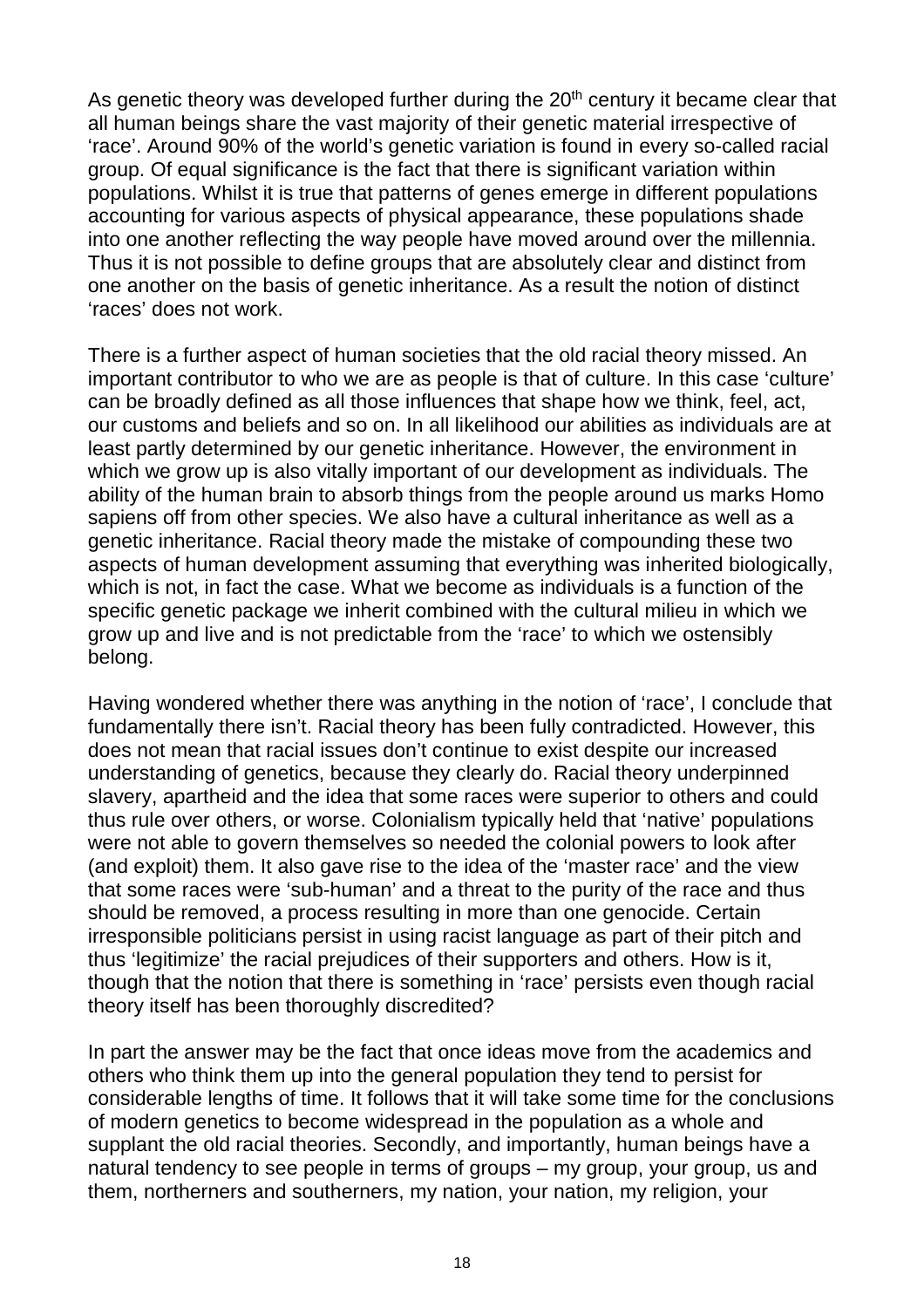religion and so one. It also appears that we have a natural tendency to ascribe an 'essence' to different groups, ie that all members of a group will, in some way be typical of that group.

As a childish example of this, when I was a young child I had a cousin who was a bit of a problem for a whole raft of reasons. In short, David was very 'naughty'. In my childish way I extrapolated from this to think that all boys called David were naughty. Of course, it came as a bit of a surprise when I met other boys called David who were not similarly naughty. In effect I had constructed a group comprising 'boys called David' and had ascribed an 'essence' of being naughty to all members of that group. One can hear echoes of this kind of thinking when certain politicians decry people from certain countries as rapists and criminals implying that all people from those countries are rapists and criminals and therefore should be kept out or deported. What is not mentioned, of course is that there are plenty of rapists and criminals from that politician's own country, but somehow they don't seem to matter.

This natural tendency to think of people in terms of groups may have had adaptive value in early human societies when banding together for self-protection was vital for survival. In the much more complex societies in which we live today it can, however get us into real trouble as the notions of racial theory have shown. Our issue now is how we transcend those tendencies so that we give all people the value and respect they deserve. As the Dalai Lama said recently in a television interview, "Too many of us have become narrow minded. We think only about our own country and making our country great again. We forget we are all one."

#### Acknowledgement:

I am indebted to Kwame Anthony Appiah's book "The Lies that Bind – Rethinking Identity" for focussing my mind and allowing me to develop this article. Editor

### **International Evening at Greenford**

Saturday 5<sup>th</sup> October from 6:00 to 9:00 pm

Greenford is organising an International Evening on Saturday 5th October from 6.00 – 9.00pm. There are many nationalities and cultures within our Circuit and if any of you would like to provide a song, dance, sketch etc from your homeland for the entertainment, please let Greenford know – contact Win Thompson at win.thompson69@btinternet.com.

National dress would be welcome as it will make the evening colourful.

A donation of £5.00 is requested which will go towards the Christian Aid Project in Iraq and Lebanon